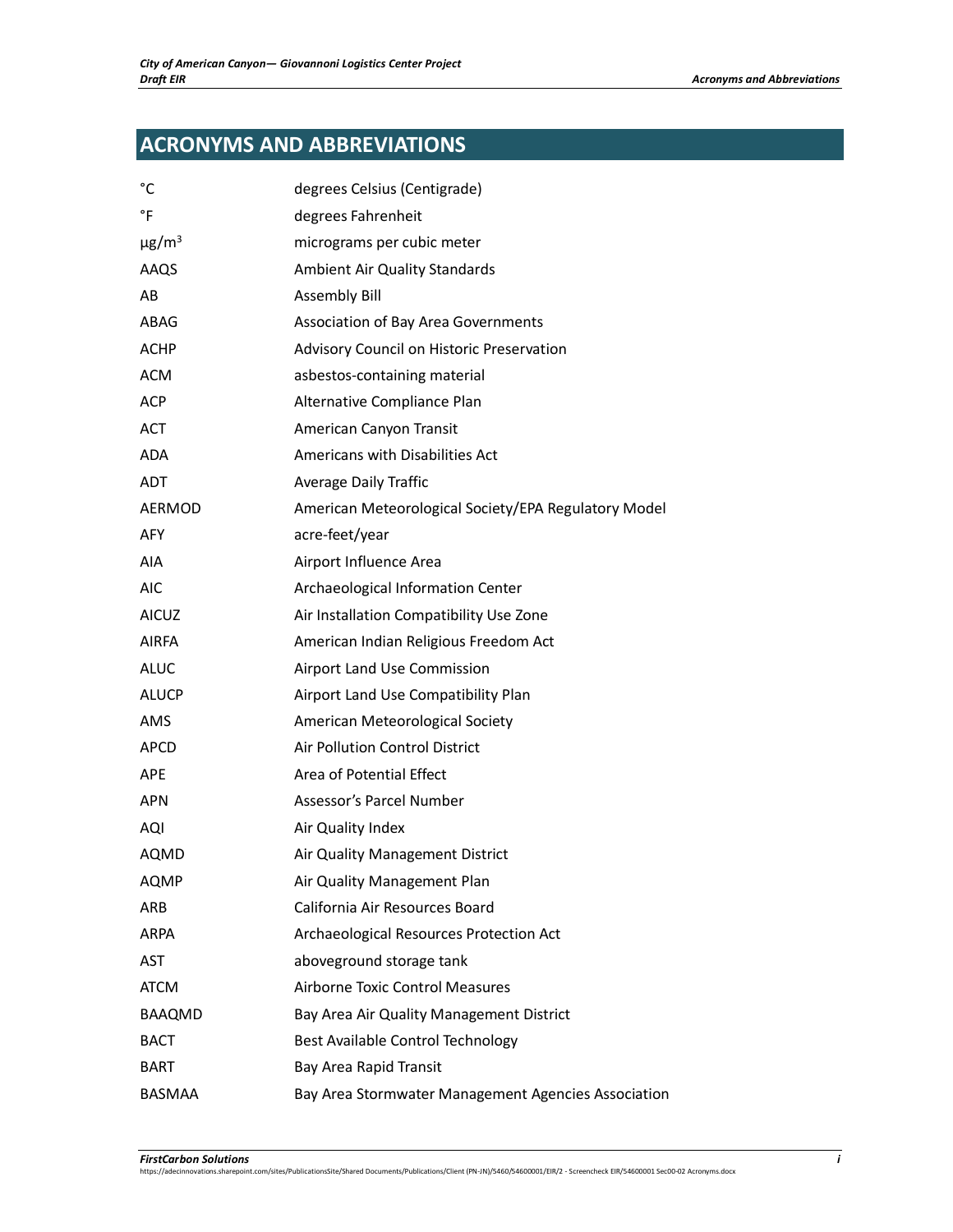| <b>BAU</b>        | business-as-usual                                                     |
|-------------------|-----------------------------------------------------------------------|
| <b>BCDC</b>       | Bay Conservation and Development Commission                           |
| <b>BCF</b>        | billion cubic feet                                                    |
| BCF/year          | billion cubic feet per year                                           |
| <b>BERD</b>       | California Built Environment Resource Directory                       |
| <b>BMP</b>        | <b>Best Management Practice</b>                                       |
| <b>BTU</b>        | <b>British Thermal Unit</b>                                           |
| <b>BVOC</b>       | biogenic volatile organic compound                                    |
| C&D               | construction and demolition waste                                     |
| c/mve             | collisions per million vehicles entering                              |
| C <sup>2</sup> ES | Center for Climate and Energy Solution                                |
| CAA               | Clean Air Act                                                         |
| CAAQS             | California Ambient Air Quality Standards                              |
| <b>CAFE</b>       | Corporate Average Fuel Economy                                        |
| <b>CAL FIRE</b>   | California Department of Forestry and Fire Protection                 |
| Cal/EPA           | California Environmental Protection Agency                            |
| Cal/OSHA          | California Occupational Health and Safety Administration              |
| CalEEMod          | <b>California Emissions Estimator Model</b>                           |
| CalRecycle        | California Department of Resources Recycling and Recovery             |
| Caltrans          | California Department of Transportation                               |
| <b>CAP</b>        | <b>Climate Action Plan</b>                                            |
| CASQA             | California Stormwater Quality Association                             |
| <b>CBC</b>        | California Building Standards Code                                    |
| <b>CCA</b>        | community choice aggregations                                         |
| <b>CCAC</b>       | Climate and Clean Air Coalition                                       |
| CCCC              | California Climate Change Center                                      |
| <b>CCR</b>        | California Code of Regulations                                        |
| <b>CCTS</b>       | Central California Taxonomic System                                   |
| <b>CDF</b>        | California Department of Finance                                      |
| <b>CDFW</b>       | California Department of Fish and Wildlife                            |
| <b>CFC</b>        | California Energy Commission                                          |
| CEQA              | California Environmental Quality Act                                  |
| <b>CERCLA</b>     | Comprehensive Environmental Response, Compensation, and Liability Act |
| <b>CESA</b>       | California Endangered Species Act                                     |
| <b>CFC</b>        | chlorofluorocarbon                                                    |
| <b>CFR</b>        | Code of Federal Regulations                                           |
| CH <sub>4</sub>   | methane                                                               |
| <b>CHL</b>        | California Historical Landmarks                                       |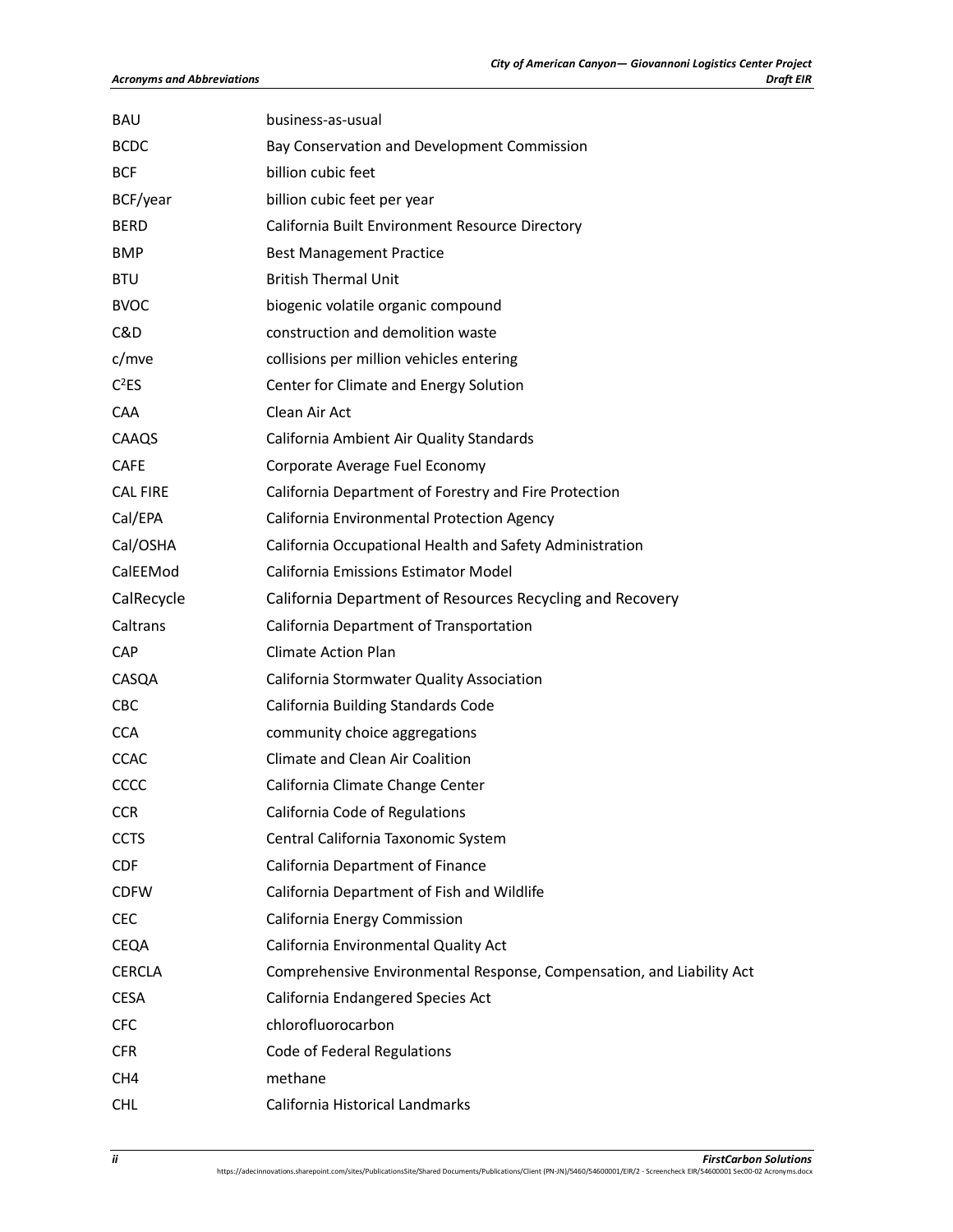| <b>CHP</b>        | California Highway Patrol                          |
|-------------------|----------------------------------------------------|
| <b>CHRIS</b>      | California Historical Resources Information System |
| CMP               | <b>Congestion Management Plan</b>                  |
| <b>CNDDB</b>      | California Natural Diversity Database              |
| <b>CNEL</b>       | <b>Community Noise Equivalent Level</b>            |
| <b>CNPS</b>       | California Native Plant Society                    |
| <b>CNRA</b>       | California Natural Resources Agency                |
| CO                | carbon monoxide                                    |
| CO <sub>2</sub> e | carbon dioxide equivalent                          |
| COC               | constituents of concern                            |
| <b>CPHI</b>       | California Points of Historical Interest           |
| <b>CPUC</b>       | California Public Utilities Code                   |
| <b>CRA</b>        | <b>Cultural Resources Assessment</b>               |
| <b>CRAM</b>       | California Rapid Assessment Method                 |
| <b>CRHR</b>       | California Register of Historical Resources        |
| <b>CUPA</b>       | Certified Unified Program Agency                   |
| <b>CWA</b>        | Clean Water Act                                    |
| dB                | decibel                                            |
| dBA               | A-weighted decibel                                 |
| DBH               | diameter at breast height                          |
| <b>DOE</b>        | United States Department of Energy                 |
| <b>DPM</b>        | diesel particulate matter                          |
| <b>DTSC</b>       | California Department of Toxic Substances Control  |
| du                | dwelling unit                                      |
| du/acre           | dwelling unit per acre                             |
| <b>DWR</b>        | California Department of Water Resources           |
| <b>EECAP</b>      | <b>Energy Efficiency Climate Action Plan</b>       |
| <b>EIR</b>        | <b>Environmental Impact Report</b>                 |
| <b>EISA</b>       | Energy Independence and Security Act of 2007       |
| <b>EMF</b>        | electromagnetic field                              |
| EPA               | United States Environmental Protection Agency      |
| EV                | electric vehicle                                   |
| <b>FAA</b>        | <b>Federal Aviation Administration</b>             |
| <b>FAR</b>        | floor area ratio                                   |
| <b>FCS</b>        | <b>FirstCarbon Solutions</b>                       |
| <b>FEMA</b>       | Federal Emergency Management Agency                |
| <b>FHWA</b>       | Federal Highway Administration                     |
| <b>FIRM</b>       | Flood Insurance Rate Map                           |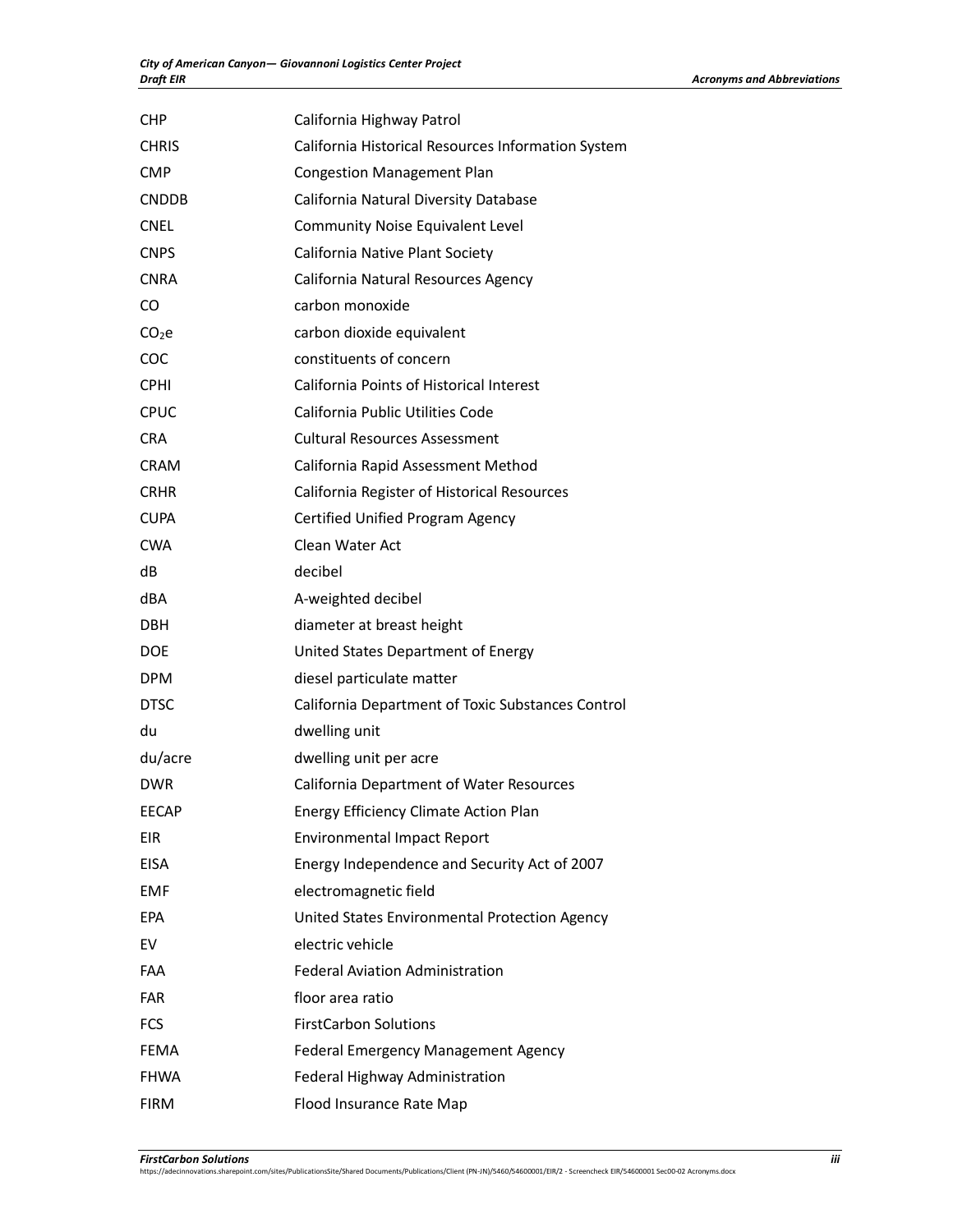| <b>FSM</b>       | <b>Further Study Control Measure</b>                     |
|------------------|----------------------------------------------------------|
| GHG              | greenhouse gas                                           |
| GI               | General Industrial                                       |
| gpm              | gallons per minute                                       |
| <b>GPS</b>       | <b>Global Positioning System</b>                         |
| GWh              | gigawatt-hours                                           |
| GWh/y            | gigawatt-hours per year                                  |
| <b>GWP</b>       | global warming potential                                 |
| <b>HAP</b>       | Hazardous Air Pollutant                                  |
| <b>HBG</b>       | Huffman-Broadway Group, Inc.                             |
| <b>HCM</b>       | <b>Highway Capacity Manual</b>                           |
| <b>HCP</b>       | <b>Habitat Conservation Plan</b>                         |
| <b>HFC</b>       | hydrofluorocarbon                                        |
| нı               | hazard index                                             |
| HOV/HOT          | High Occupancy Vehicle/High Occupancy Toll               |
| <b>HRA</b>       | <b>Health Risk Assessment</b>                            |
| <b>HRI</b>       | California Historic Resources Inventory                  |
| <b>HSWA</b>      | Hazardous and Solid Waste Act                            |
| <b>HVAC</b>      | heating, ventilation, and air conditioning               |
| HWCL             | Hazardous Waste Control Law                              |
| IAQ.             | Indoor Air Quality                                       |
| <b>IPCC</b>      | United Nations Intergovernmental Panel on Climate Change |
| <b>ISTEA</b>     | Intermodal Surface Transportation Efficiency Act         |
| <b>ITP</b>       | <b>Incidental Take Permit</b>                            |
| IW               | Isolated Wetland                                         |
| kW               | kilowatts                                                |
| <b>LCFS</b>      | Low Carbon Fuel Standard                                 |
| <b>LDA</b>       | light-duty auto                                          |
| $L_{dn}$         | day/night average sound level                            |
| LDT1             | light-duty truck 1                                       |
| LDT <sub>2</sub> | light-duty truck 2                                       |
| <b>LED</b>       | light-emitting diode                                     |
| LEEDTM           | Leadership in Energy and Environmental Design            |
| $L_{eq}$         | equivalent sound level                                   |
| LEV              | low-emission vehicle                                     |
| LID              | Low Impact Development                                   |
| LOS              | Level of Service                                         |
| <b>LSE</b>       | load-serving entities                                    |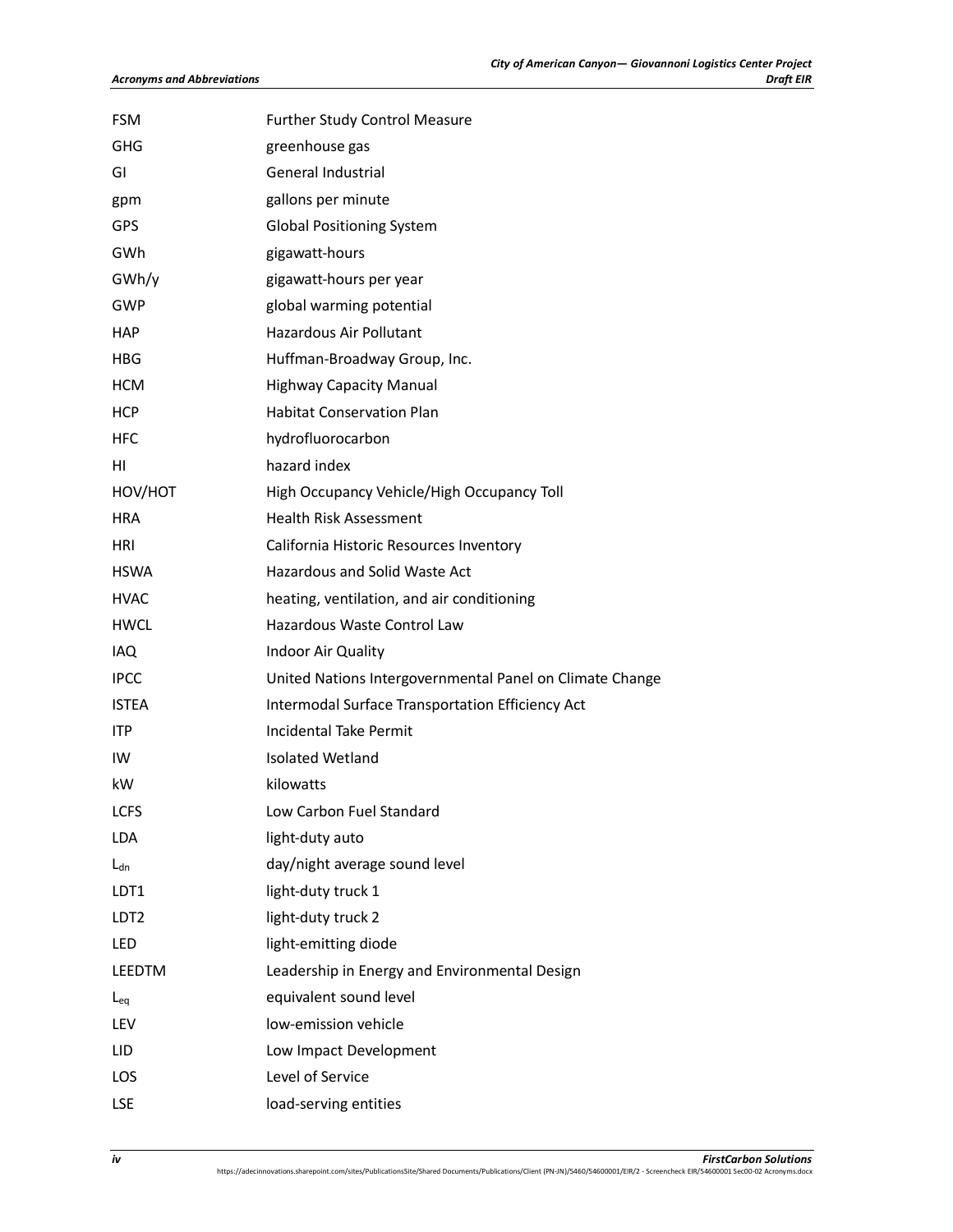| <b>MBTA</b>           | Migratory Bird Treaty Act                                 |
|-----------------------|-----------------------------------------------------------|
| <b>MDV</b>            | medium-duty vehicle                                       |
| mgd                   | million gallons per day                                   |
| <b>MMRP</b>           | Mitigation Monitoring and Reporting Program               |
| mph                   | miles per hour                                            |
| <b>MPO</b>            | Metropolitan Planning Organization                        |
| MS4                   | Municipal Separate Storm Sewer System                     |
| <b>MTBE</b>           | methyl tertiary-butyl ether                               |
| <b>MTC</b>            | <b>Metropolitan Transportation Commission</b>             |
| <b>MTS</b>            | <b>Metropolitan Transportation System</b>                 |
| <b>MW</b>             | megawatt                                                  |
| <b>MWD</b>            | Metropolitan Water District of Southern California        |
| <b>MWh</b>            | megawatt-hour                                             |
| <b>MXD</b>            | mixed-use development                                     |
| $N_2O$                | nitrous oxide                                             |
| <b>NAAQS</b>          | National Ambient Air Quality Standards                    |
| <b>NACC</b>           | Napa Airport Corporate Center                             |
| <b>NAHC</b>           | Native American Heritage Commission                       |
| NapaSan               | Napa Sanitation District                                  |
| <b>NCTPA</b>          | Napa County Transportation and Planning Agency            |
| <b>NEHRP</b>          | National Earthquake Hazards Reduction Program             |
| NEPA                  | National Environmental Policy Act                         |
| <b>NESHAP</b>         | National Emissions Standards for Hazardous Air Pollutants |
| NF <sub>3</sub>       | nitrogen trifluoride                                      |
| <b>NFIP</b>           | National Flood Insurance Program                          |
| <b>NFPA</b>           | <b>National Fire Protection Association</b>               |
| <b>NHM</b>            | Natural History Museum of Los Angeles County              |
| <b>NHPA</b>           | National Historic Preservation Act                        |
| <b>NHTSA</b>          | National Highway Traffic Safety Administration            |
| NO <sub>2</sub>       | nitrogen dioxide                                          |
| <b>NOAA Fisheries</b> | National Marine Fisheries Service                         |
| <b>NOC</b>            | Notice of Completion                                      |
| <b>NOI</b>            | Notice of Intent                                          |
| <b>NOP</b>            | Notice of Preparation                                     |
| <b>NO<sub>x</sub></b> | nitrogen oxides                                           |
| <b>NPDES</b>          | National Pollutant Discharge Elimination System           |
| <b>NRCS</b>           | <b>Natural Resources Conservation Service</b>             |
| <b>NRHP</b>           | National Register of Historic Places                      |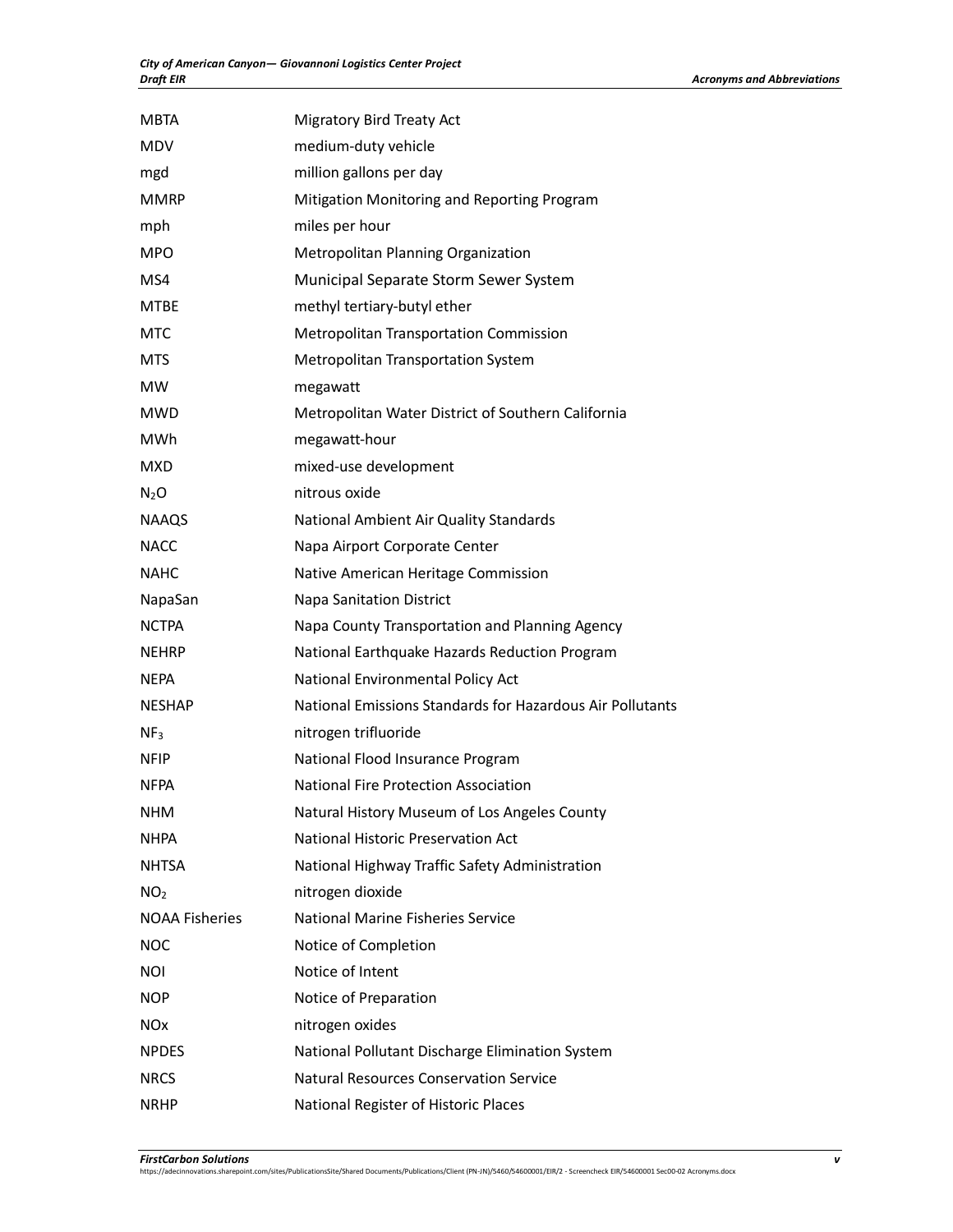| <b>NVWMA</b>      | Napa-Vallejo Waste Management Authority                                 |
|-------------------|-------------------------------------------------------------------------|
| <b>NWIC</b>       | Northwest Information Center                                            |
| <b>NWPR</b>       | Navigable Waters Protection Rule                                        |
| O <sub>3</sub>    | ozone                                                                   |
| OAL               | Office of Administrative Law                                            |
| <b>OEHHA</b>      | California Office of Environmental Health Hazard Assessment             |
| <b>OHWM</b>       | ordinary high water mark                                                |
| <b>ONAC</b>       | Federal Office of Noise Abatement and Control                           |
| <b>OPR</b>        | Governor's Office of Planning and Research                              |
| <b>OSHA</b>       | Occupational Safety and Health Administration                           |
| <b>PCB</b>        | polychlorinated biphenyl                                                |
| <b>PCE</b>        | Passenger Car Equivalent                                                |
| pCi/L             | picocuries per liter                                                    |
| PERP              | Portable Equipment Registration Program                                 |
| <b>PFC</b>        | perfluorocarbon                                                         |
| PG&E              | Pacific Gas and Electric Company                                        |
| Phase I ESA       | <b>Phase I Environmental Site Assessment</b>                            |
| $PM_{10}$         | particulate matter, including dust, 10 micrometers or less in diameter  |
| PM <sub>2.5</sub> | particulate matter, including dust, 2.5 micrometers or less in diameter |
| PMx               | particulate matter                                                      |
| ppb               | parts per billion                                                       |
| ppm               | parts per million                                                       |
| ppt               | parts per trillion                                                      |
| <b>PRC</b>        | <b>Public Resources Code</b>                                            |
| <b>PPV</b>        | peak particle velocity                                                  |
| <b>PRC</b>        | <b>Public Resources Code</b>                                            |
| <b>PVC</b>        | polyvinyl chloride                                                      |
| <b>RCRA</b>       | Resource Conservation and Recovery Act                                  |
| Recology          | Integrated Resource Recovery Company                                    |
| RecycleSmart      | Central Contra Costa County Solid Waste Authority                       |
| <b>REL</b>        | Reference Exposure Level                                                |
| <b>RMP</b>        | Risk Management Plan                                                    |
| rms               | root mean square                                                        |
| <b>ROG</b>        | reactive organic gases                                                  |
| <b>RPS</b>        | Renewables Portfolio Standard                                           |
| <b>RTP</b>        | Regional Transportation Plan                                            |
| <b>RWQCB</b>      | Regional Water Quality Control Board                                    |
| SARA              | Superfund Amendments and Reauthorization Act                            |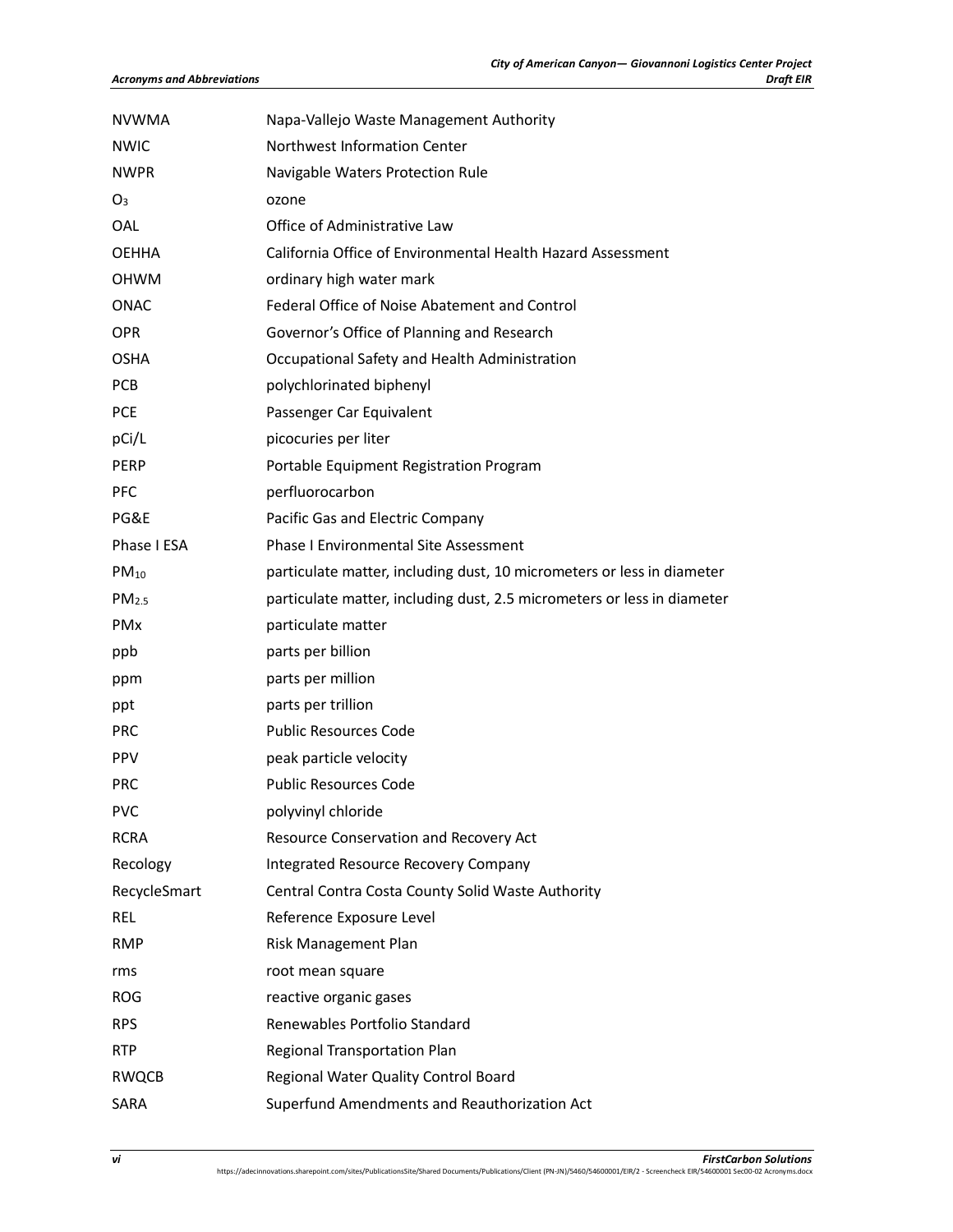| <b>SB</b>         | Senate Bill                                           |
|-------------------|-------------------------------------------------------|
| SF <sub>6</sub>   | sulfur hexafluoride                                   |
| SFBAAB            | San Francisco Bay Area Air Basin                      |
| <b>SFPUC</b>      | San Francisco Public Utilities Commission             |
| SIP               | State Implementation Plan                             |
| SO <sub>2</sub>   | sulfur dioxide                                        |
| South Coast AQMD  | South Coast Air Quality Management District           |
| <b>SR</b>         | <b>State Route</b>                                    |
| <b>SS</b>         | <b>Stationary Source</b>                              |
| <b>SSMM</b>       | start-up, shutdown, maintenance, and malfunction      |
| State Water Board | California State Water Resources Control Board        |
| <b>STN</b>        | <b>State Transportation Network</b>                   |
| <b>SWITRS</b>     | Statewide Integrated Traffic Records System           |
| <b>SWMP</b>       | Storm Water Management Plan                           |
| <b>SWP</b>        | State Water Project                                   |
| <b>SWPPP</b>      | Storm Water Pollution Prevention Plan                 |
| TAC               | toxic air contaminants                                |
| <b>TCM</b>        | transportation control measures                       |
| TDM               | <b>Transportation Demand Management</b>               |
| <b>TDS</b>        | total dissolved solids                                |
| <b>TDV</b>        | Time Dependent Valuation                              |
| <b>TEA-21</b>     | Transportation Equity Act for the 21st Century        |
| Tg                | teragram                                              |
| therms/y          | therms per year                                       |
| <b>TIA</b>        | <b>Traffic Impact Analysis</b>                        |
| <b>TIF</b>        | <b>Transportation Impact Fee</b>                      |
| TIS               | <b>Traffic Impact Study</b>                           |
| <b>TISG</b>       | <b>Transportation Impact Study Guide</b>              |
| <b>TMA</b>        | <b>Transportation Management Association</b>          |
| <b>TMDL</b>       | <b>Total Maximum Daily Load</b>                       |
| <b>TNW</b>        | traditional navigable water                           |
| <b>TOD</b>        | <b>Transit Oriented Development</b>                   |
| <b>TRU</b>        | <b>Transport Refrigeration Unit</b>                   |
| <b>UBC</b>        | <b>Uniform Building Code</b>                          |
| <b>UNFCCC</b>     | United Nations Framework Convention on Climate Change |
| <b>USACE</b>      | United States Army Corps of Engineers                 |
| <b>USC</b>        | <b>United States Code</b>                             |
| <b>USDA</b>       | United States Department of Agriculture               |

*FirstCarbon Solutions vii* https://adecinnovations.sharepoint.com/sites/PublicationsSite/Shared Documents/Publications/Client (PN-JN)/5460/54600001/EIR/2 - Screencheck EIR/54600001 Sec00-02 Acronyms.docx